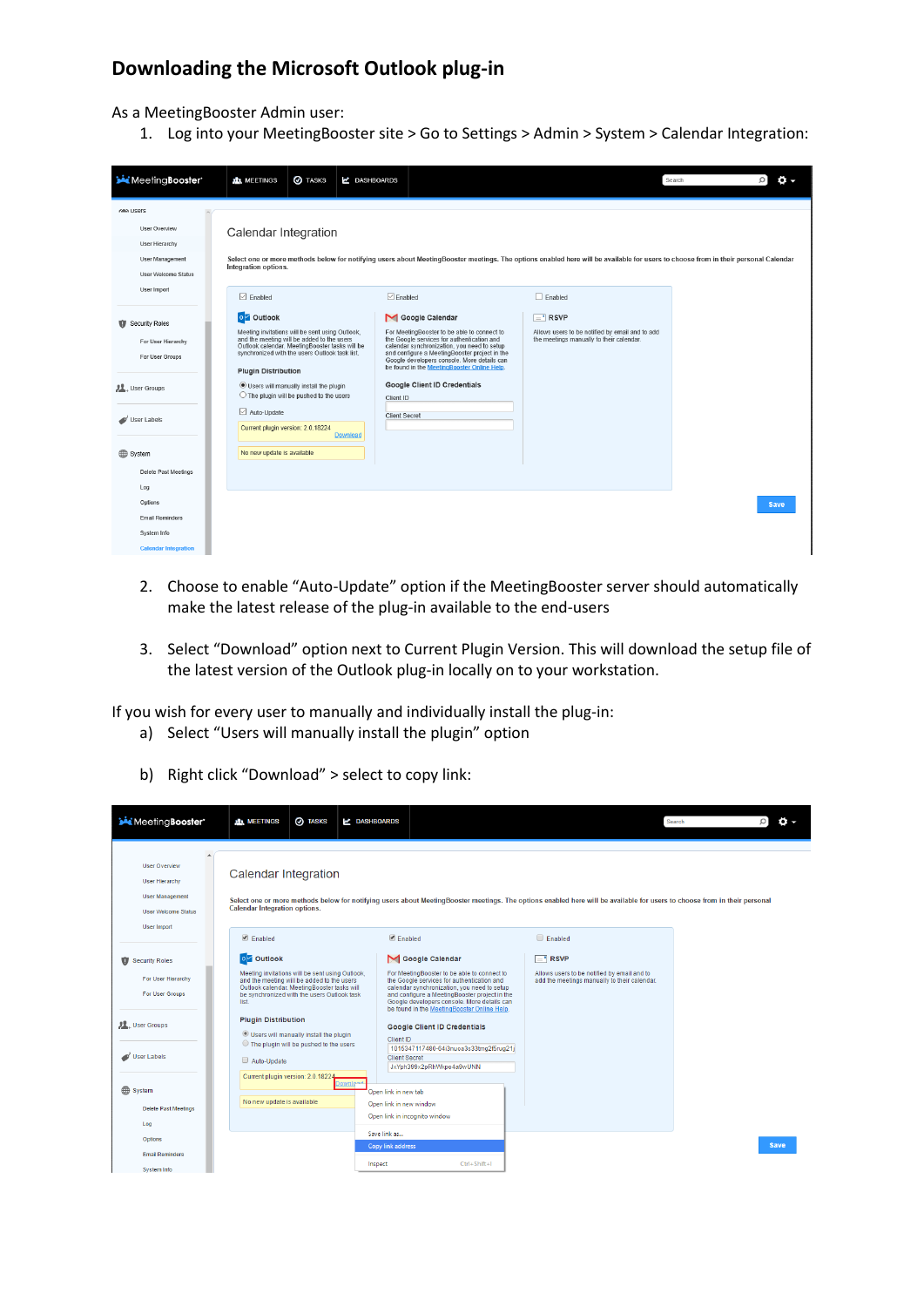c) Send the download plug-in link to all of your users

NB: End-users (whom are non-Admin users) are also able to access the Calendar Integration page from Settings > Admin > Personal > Calendar Integration to download the latest version of the Outlook plugin

If you wish for the plug-in to be pushed to all your users:

- a) Use this option if your company does not allow end-users to install software on their workstations
- b) Select "The plugin will be pushed to the users" option:

| MeetingBooster'                                                                                                                                     | <b>ALL MEETINGS</b>                                                                                                                                                                                                                                                                          | <b>@</b> TASKS                                                                                                          | Z DASHBOARDS                                         |                                                                                                                                                                                                                                                                                                                                                                                                                         |                                                                                                                                                                           | Search |             |
|-----------------------------------------------------------------------------------------------------------------------------------------------------|----------------------------------------------------------------------------------------------------------------------------------------------------------------------------------------------------------------------------------------------------------------------------------------------|-------------------------------------------------------------------------------------------------------------------------|------------------------------------------------------|-------------------------------------------------------------------------------------------------------------------------------------------------------------------------------------------------------------------------------------------------------------------------------------------------------------------------------------------------------------------------------------------------------------------------|---------------------------------------------------------------------------------------------------------------------------------------------------------------------------|--------|-------------|
| <b>User Overview</b><br><b>User Hierarchy</b><br><b>User Management</b><br><b>User Welcome Status</b>                                               | Calendar Integration<br><b>Calendar Integration options.</b>                                                                                                                                                                                                                                 |                                                                                                                         |                                                      |                                                                                                                                                                                                                                                                                                                                                                                                                         | Select one or more methods below for notifying users about MeetingBooster meetings. The options enabled here will be available for users to choose from in their personal |        |             |
| <b>User Import</b>                                                                                                                                  | $\blacksquare$ Enabled                                                                                                                                                                                                                                                                       |                                                                                                                         | $\blacksquare$ Enabled                               |                                                                                                                                                                                                                                                                                                                                                                                                                         | $\Box$ Enabled                                                                                                                                                            |        |             |
| Security Roles<br>For User Hierarchy<br>For User Groups<br><b>J.L.</b> , User Groups<br>User Labels<br>System<br><b>Delete Past Meetings</b><br>Log | o Outlook<br>Meeting invitations will be sent using Outlook,<br>and the meeting will be added to the users<br>Outlook calendar. MeetingBooster tasks will<br>be synchronized with the users Outlook task<br>list.<br><b>Plugin Distribution</b><br>Auto-Update<br>No new update is available | Users will manually install the plugin<br>. The plugin will be pushed to the users<br>Current plugin version: 2.0.18224 | Client ID<br><b>Client Secret</b><br><b>Download</b> | Google Calendar<br>For MeetingBooster to be able to connect to<br>the Google services for authentication and<br>calendar synchronization, you need to setup<br>and configure a MeetingBooster project in the<br>Google developers console. More details can<br>be found in the MeetingBooster Online Help.<br><b>Google Client ID Credentials</b><br>1015347117480-64i3nuoa3s33tmg2f5rug21j<br>JxYph399x2pRhWkpo4a9wUNN | $F =$ <sup>*</sup> RSVP<br>Allows users to be notified by email and to<br>add the meetings manually to their calendar.                                                    |        |             |
| Options<br><b>Email Reminders</b><br>System Info<br><b>Calendar Integration</b>                                                                     |                                                                                                                                                                                                                                                                                              |                                                                                                                         |                                                      |                                                                                                                                                                                                                                                                                                                                                                                                                         |                                                                                                                                                                           |        | <b>Save</b> |

c) Place the downloaded plug-in setup file to a location where you can push the installation to the end-users' workstations. Note: MeetingBooster does not handle the location from which you will push the plug-in from.

## **Installing the Microsoft Outlook plug-in**

- 1. Double-click the setup executable file and follow the instructions on the screen.
- 2. Restart Microsoft Outlook if it was running during the plug-in installation.

## **Setting up the Microsoft Outlook plug-in**

To access the Microsoft Outlook plug-in settings:

- For Microsoft Outlook 2007, choose Tools | MeetingBooster Settings.
- For Microsoft Outlook 2010 and above, choose Settings  $\frac{1}{\sqrt{2}}$  from the MeetingBooster ribbon tab.